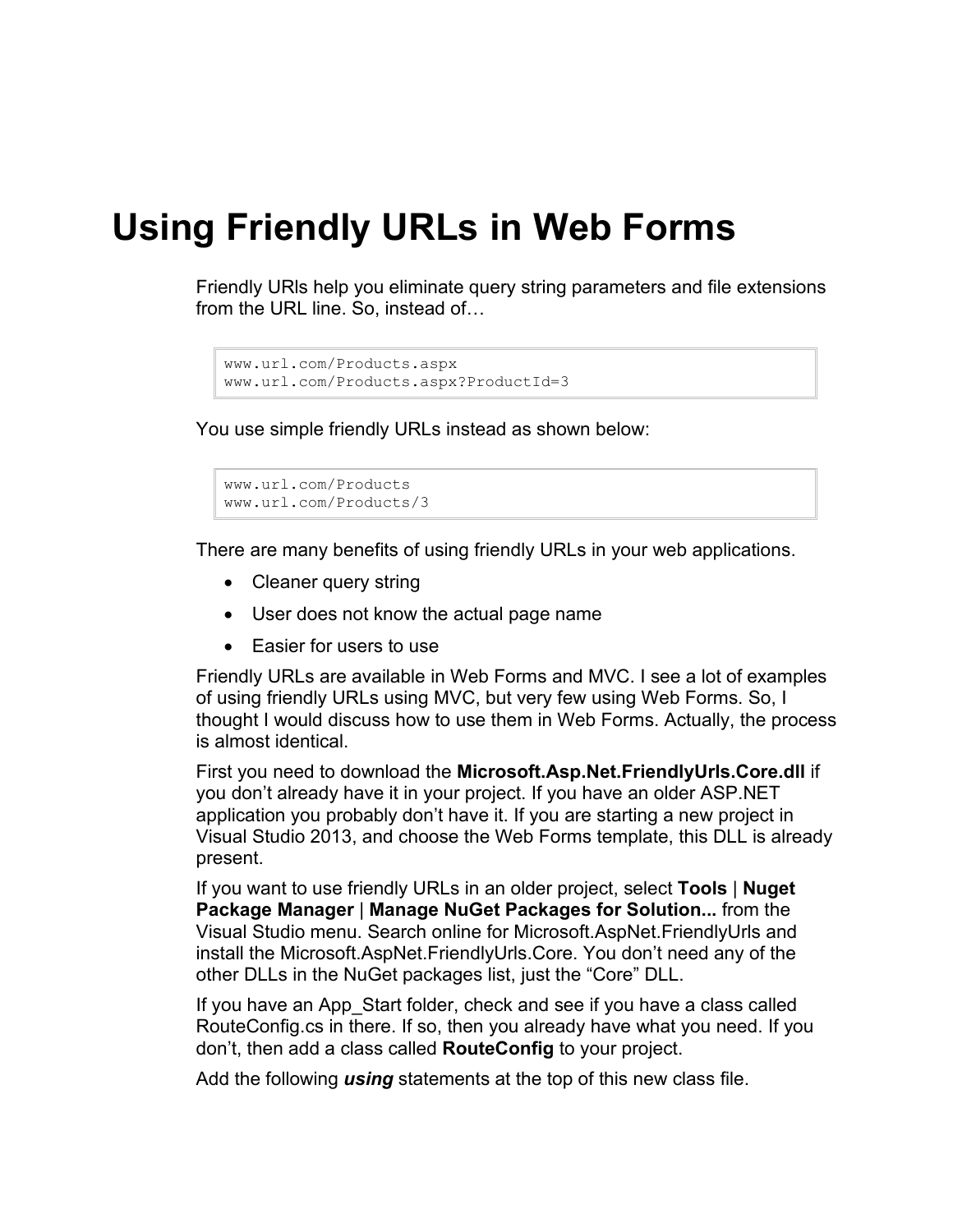```
using System.Web.Routing;
using Microsoft.AspNet.FriendlyUrls;
```
Either add the following method, or modify it to look like the following. This assumes you have 3 pages in your project; Default.aspx, Customers.aspx, and Products.aspx. Feel free to substitute your page names as appropriate.

```
public static void RegisterRoutes(RouteCollection routes)
{
  routes.EnableFriendlyUrls();
  routes.MapPageRoute("", "Default", "~/Default.aspx");
  routes.MapPageRoute("", "Customers", "~/Customers.aspx");
  routes.MapPageRoute("GetCustomer",
                       "GetCustomer/{CustomerId}",
                       "~/Customers.aspx");
  routes.MapPageRoute("", "Products", "~/Products.aspx");
  routes.MapPageRoute("GetProduct", "GetProduct/{ProductId}",
                        "~/Products.aspx");
}
```
In the above page routes you have some parameter placeholders denoted by the curly braces  $\{\}$ . These are what you use to pass any parameters to and the names you use to retrieve those values.

The next step is to open your Global.asax and either add, or check to see, if you have the following *using* statement at the top of the file.

using System.Web.Routing;

In the Application Start() event you now need to call the RegisterRoutes method you created in the last step. The **RouteTable.Routes** object, created by the ASP.NET engine, is what you add to in your RegisterRoutes method.

RouteConfig.RegisterRoutes(RouteTable.Routes);

You can now run your ASP.NET application type in any of the following:

```
http://localhost:xxxx/Products
http://localhost:xxxx/GetProduct/22
http://localhost:xxxx/Customers
http://localhost:xxxx/GetCustomer/ABC
```
From any <a> tag on your web pages you can now use the following syntax: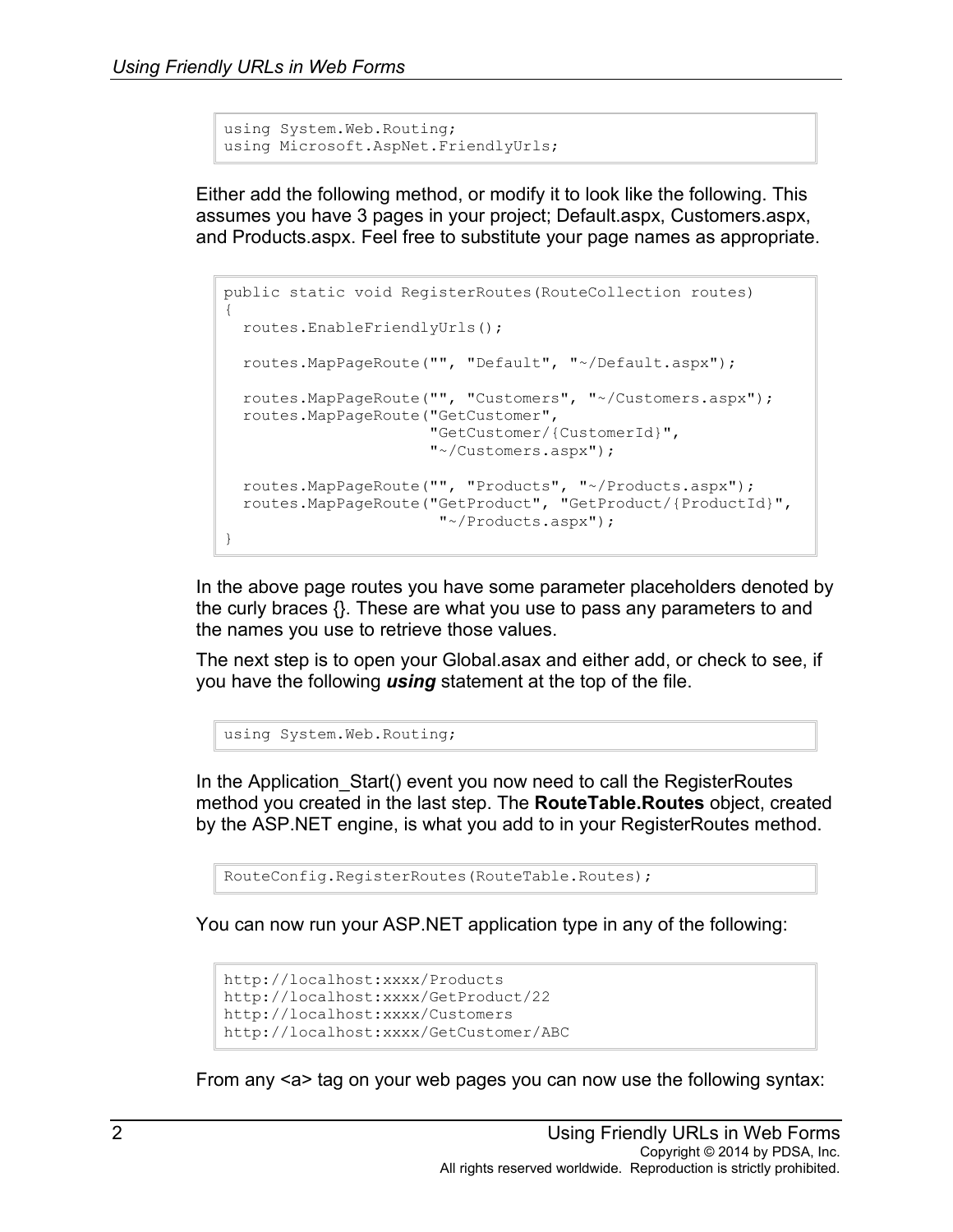```
<a href="Products">Get All Products</a>
<a href="GetProduct/22">Get Product #22</a>
```
Notice that you don't need the ".aspx" extension. If you are using the Response object to redirect from code behind, may also use the same shorthand for any route that does not have a parameter.

```
Response.Redirect("Products");
Response.Redirect("Customers");
```
## **Passing Parameters using the Response Object**

If you are going to pass either a customer id or a product id to your pages, and you want to use the Response object, you need to setup things a little differently. Remember you created the following map page route in the RouteConfig class.

```
routes.MapPageRoute("GetProduct", "GetProduct/{ProductId}",
                     "~/Samples/ProductView.aspx");
```
To redirect to this page, you use the RedirectToRoute method of the Response object.

```
Response.RedirectToRoute("GetProduct", 
new {ProductId = 33});
```
The first parameter you pass to the RedirectToRoute method must match the first parameter in the MapPageRoute. The second parameter is an object with the name in the braces {ProductId} set to the value you wish to pass (in the above case 33).

## **Retrieve the Passed Parameters**

To retrieve the value passed you use the Page.RouteData.Values property. Pass in the name of the parameter you are looking for, in this case "ProductId" and it will return either a null if not found, or the value. You typically retrieve these values from the Page\_Load event procedure.